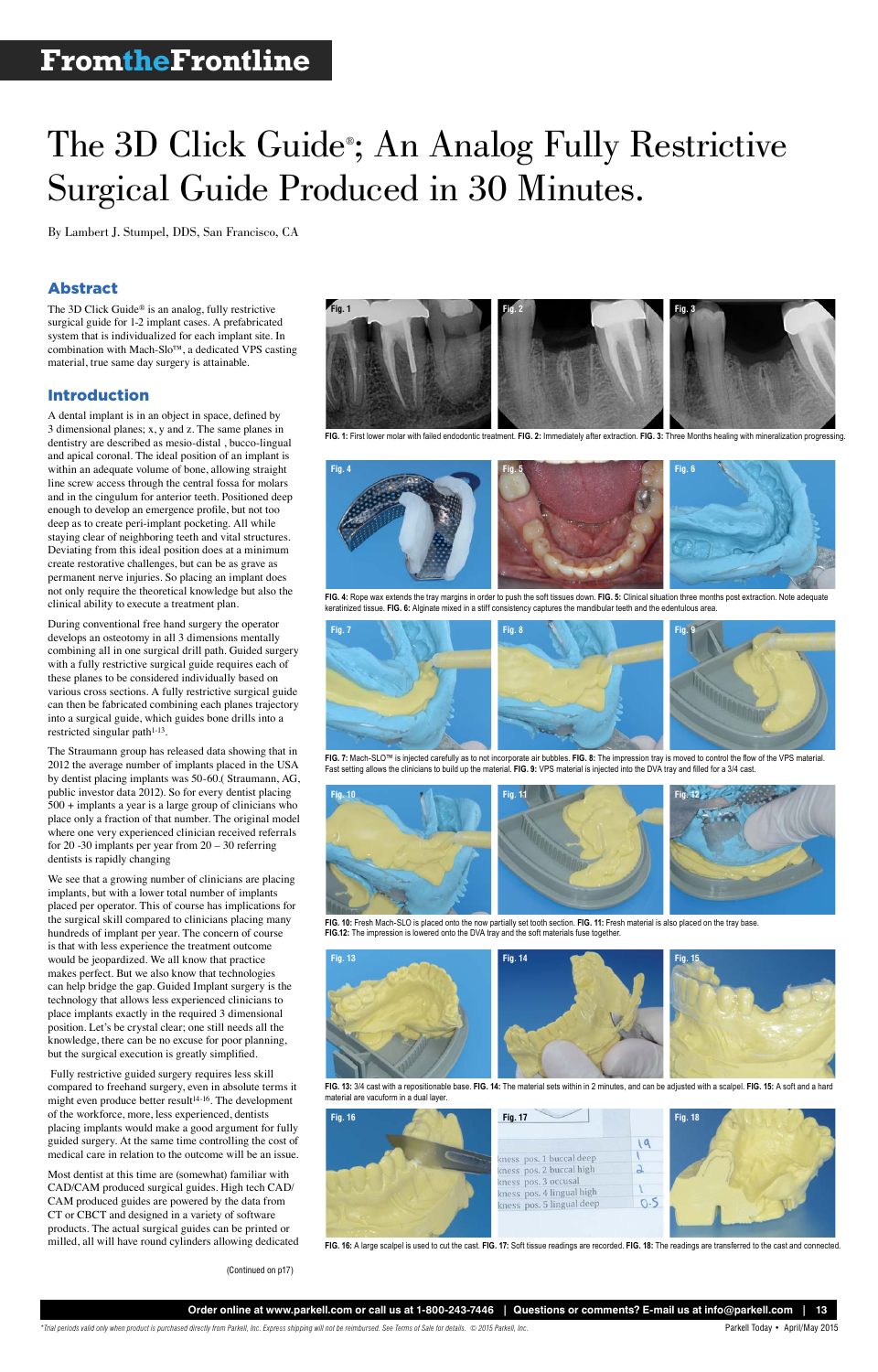*\*Trial periods valid only when product is purchased directly from Parkell, Inc. Express shipping will not be reimbursed. See Terms of Sale for details. © 2015 Parkell, Inc.* Parkell Today • April/May 2015

instrumentation to be precisely guided, creating the osteotomies and guide the implant during placement. The common denominator is that all need (CB)CT information to feed into the computer. At first to diagnose the situation, second to power the generation of an STL file, which then can be used to produce a guide. Where CBCT undeniably has many advantages, it does bring its own set of issues; cost and radiation. The cost of a CBCT scan at a dedicated imaging center in the author's city is \$400 and an intraoral scan is \$50, amounting to a cost of \$450, just for digital input data. There is limited data in the literature on cost; the fee for a CBCT scan in Switzerland is the equivalent of \$30017. Ionizing radiation is inherently necessary to acquire a data set. The ALARA principle; as little as reasonably achievable, requires to consider if exposure to radiation does benefit the patient or is merely interesting knowledge. As mentioned, dedicated software can generate an STL file which can be used by manufacturers of CAD/CAM guides to produce a guide. In the US market the main CAD/CAM guide producers currently charges between \$300 and \$500. This brings the total cost of a CAD/CAM guide to between \$750 and \$950. This does not include the cost of purchasing the software, yearly maintenance fees, and or the cost of a radiologist reporting. In contrast, the described analog guide does costs \$140 per implant site.

When we consider that roughly 80% of all the cases in the world are 1-2 implant cases, (Personal communications Nobel Biocare and Glidewell Dental Laboratory) then many clinicians find the cost of CAD/ CAM guides prohibitive for these smaller cases.

FIG. 39: The cross member is removed. FIG. 40: The finished guide with the retention rails exposed. FIG. 41: Three rotation block selections are available. Green 0 degrees, yellow 3 degrees and red 7 degrees. FIG. 42: A 0 block is clicked onto the retention rails. **FIG. 43:** Completed surgical guide repositioned onto the cast.

To fill this gap and balance the need for a fully restrictive surgical guide and the need to control cost for the smaller cases, the 3D Click Guide® (Idondivi, Inc, San Francisco, CA) was developed.

An in-office cast- based concept, not necessarily requiring CBCT. Although, when judges necessary, it can easily be combined with CBCT information when appropriate. An experienced operator can produce a guide, from impression making to radiographic confirmation, in as little as 30 minutes. When fabricated in-office, true same-day surgery is possible.

FIG. 49: The tissue plug is removed. FIGS. 50 & 51: A starter drill (Nobel Biocare, Yorba Linda, CA) flattens the ridge and creates the first two mm of the osteotomy. FIG. 52: A 3.6 mm single cut drill ( Blue Sky Bio LLC ) 3.6mm drill guide. **FIG. 53:** Radiograph is taken 3 mm short of final depth.

Order online at www.parkell.com or call us at 1-800-243-7446 | Questions or comments? E-mail us at info@parkell.com



FIG. 19: A Bucco-Lingual Positioner (BLP) as 3 mm markings. FIG. 20: The markings are transferred as to place the top of the implant 3 mm below the soft tissue. FIG. 21: The center of the implant is marked. FIG.22: The mar extended. **FIG. 23:** A hole is drilled , signifying the top of the implant at the center of the implant.



FIG. 24: The BLP has an extension which is placed into the hole. FIG. 25: The BLP is positioned at the marked line. FIG. 26: Contra lateral material is removed to compensate for the thickness of the BLP. FIG. 27: The desir trajectory is confirmed for a screw retained access channel. **FIG.28:** Cyano-Acrylate locks the BL position.



FIG. 29: The casts are reunited into the DVA tray. FIG. 30: The buccal wings are fitted to be passive. FIG. 31: The lingual wings are fitted and adjusted. The assembly can be move Mesio-Distally for the desired MD position **FIG. 32:** Fast setting PMMA , ortho acrylic is mixed. **FIG. 33:** The runny material is applied to cover the wings.



FIG. 34: The acrylic covers the wings and the vacuform. FIG. 35: A second batch of acrylic is applied. FIG. 36: The occlusal part is also reinforced with acrylic. FIG. 37: Upon setting the wings are connected to the vacufo **FIG. 38:** The cross member is sectioned with scissors.



FIG. 44: The Radiographic Implant Replicas (RIR'S) are not overlapping, indicting a non-diagnostic radiograph. FIG.45: A slight change in the x-ray direction indicated a diagnostic radiograph, and the need to rotate the MD toward the distal. FIG.46: A red 7 degree rotation block is placed. A metal drill guide shows the resulting rotation towards the ideal trajectory. FIG. 47: The X-tip intra osseous injection system created instantaneous pro **FIG.48:** Adequate keratinized tissue allows flapless placement, circular tissue punch in action.





The 3D Click Guide®; An Analog Fully Restrictive Surgical Guide Produced in 30 Minutes. By Lambert J. Stumpel, DDS

(Continued on p20)